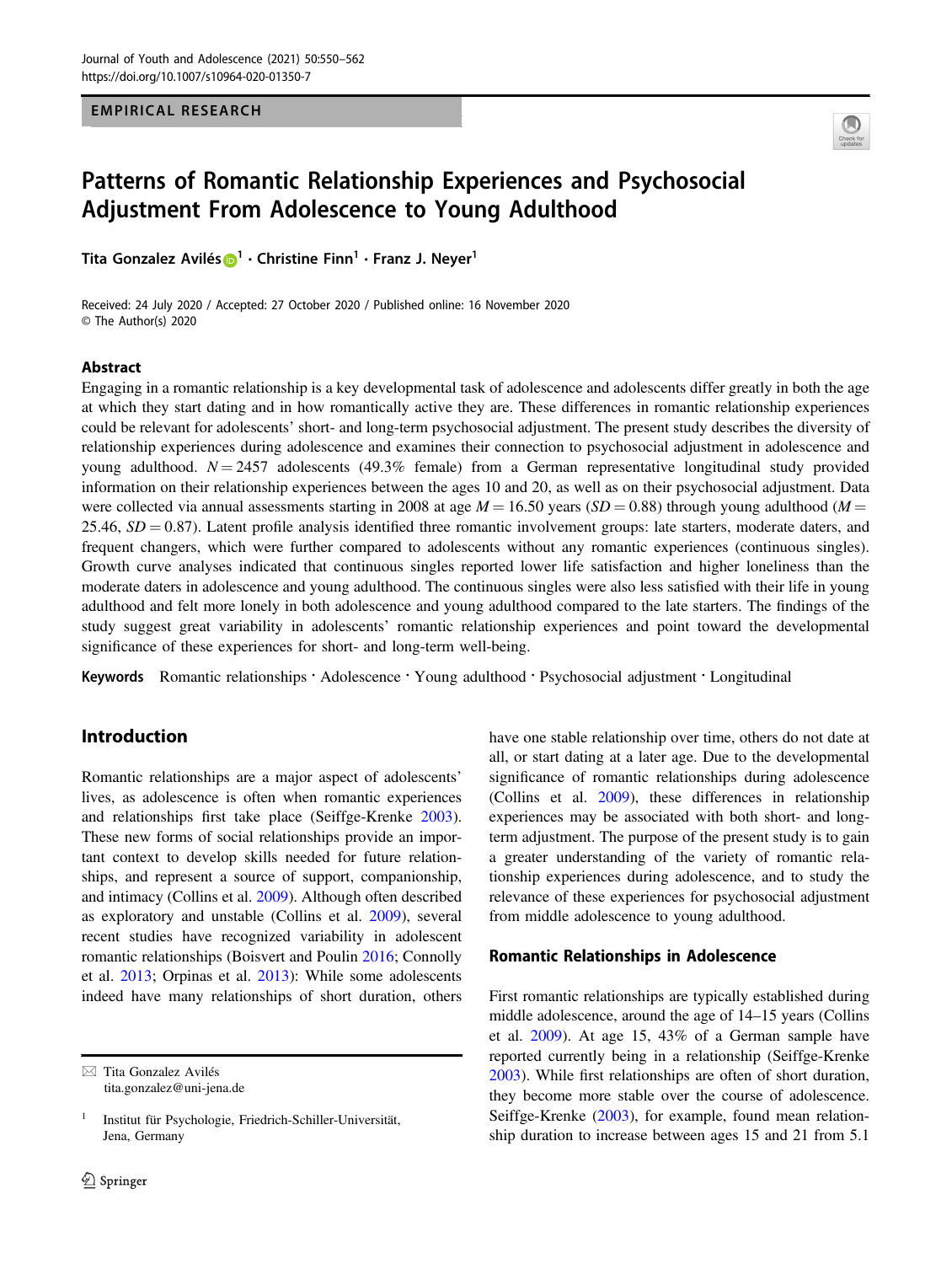to 21.3 months. Over the course of adolescence, most people report having had around three relationships (Boisvert and Poulin [2016\)](#page-11-0). Despite these general trends, there is substantial variability in when adolescents initiate romantic relationships and how romantically active they are.

Differences in romantic experiences can be described by relationship patterns, which take into account multiple features of romantic involvement and consider them in combination. Multiple studies have used a person-centered approach to describe relationship patterns during adolescence (Boisvert and Poulin [2016](#page-11-0); Connolly et al. [2013](#page-11-0); Orpinas et al. [2013](#page-12-0)). These studies typically find that adolescents who have dated at least once can be categorized into three to five groups based on whether they had early or late entry into their first relationship, few or many romantic partners, and little or much time spent in relationships.

Most previous work in this area, however, is limited in several aspects. Previous studies have often neglected the existence of the substantial proportion of adolescents who do not date at all. Research on adult populations suggests that around 20% of young adults have never been involved in a romantic relationship before the age of 25 (Wagner et al. [2015\)](#page-12-0). Excluding those who do not date results in an incomplete picture of the variety of romantic involvement. Second, many studies have either described their groups based on participants' current relationship status (Connolly et al. [2013](#page-11-0); Orpinas et al. [2013](#page-12-0)) or on both number of partners and total years spent in relationships (Boisvert and Poulin [2016](#page-11-0)). In contrast, examining more aspects of romantic involvement simultaneously would lead to a more accurate picture. In addition, number of years spent in romantic relationships might be too imprecise to assess relationship duration, especially in an age span generally characterized by short relationship duration. Months instead of years spent in relationships might be better suited to capture relationship duration in adolescence. Third, many of these studies have focused on either the first (ages 12–17; Connolly et al. [2013\)](#page-11-0) or second half of adolescence (ages 16–24; Boisvert and Poulin [2016](#page-11-0)), and studies covering variations in romantic involvement during the whole period of adolescence from early through late adolescence are still missing. Finally, most studies have relied on small and nonrepresentative samples (for an exception, see Connolly et al. [2013\)](#page-11-0), which may limit the generalizability of their findings.

# Romantic Relationships and Psychosocial Adjustment in Adolescence

Engaging in romantic relationships has long been seen as an important developmental task of adolescence. Furman and Shaffer [\(2003](#page-11-0)), for example, theorized that a romantic partner can serve as attachment figure that the adolescent can turn to for friendship, support, intimacy, and sexuality.

In addition, being romantically involved can be beneficial for key developmental tasks of adolescence, including identity and sexual development, becoming more independent from one's parents, and forming close relationships with peers. Indeed, some studies point towards the benefits of engaging in dating in adolescence, as those who engage in romantic relationships report higher self-esteem in middle and late adolescence (Ciairano et al. [2006\)](#page-11-0) and are generally perceived as more popular by their peers (Miller et al. [2009](#page-12-0)).

However, other theoretical approaches have suggested that dating during adolescence can have negative consequences for the well-being of at least some adolescents, proposing either early age or non-normativity as the main reason. In his theory of psychosocial development, Erikson [\(1968](#page-11-0)), proposed that forming close and intimate romantic relationships is a developmental task that is more relevant in young adulthood, while identity development, instead, is the primary task in adolescence. From this perspective, a preoccupation with dating before having established a personal identity could be problematic for future adaptation and function. Romantic relationships in adolescence may also be emotionally challenging and overwhelming as they require levels of attention, communication, and problemsolving skills that may not yet be fully developed (Davila [2008](#page-11-0)). Another theoretical approach suggests that getting involved either much earlier or much later than one's peers can be problematic for later adjustment (Connolly et al. [2013](#page-11-0)), while adolescents who conform to norms (i.e., who get romantically involved in a developmentally typical time) are more likely to be better adjusted. This is because those who engage in behaviors earlier or later than the norm might receive more negative social sanctions and fewer social resources, which could lead to persistent developmental disadvantages (Elder et al. [2003](#page-11-0)).

Indeed, studies have shown that those who start dating in early adolescence show more depressive symptoms (Natsuaki and Biehl [2009\)](#page-12-0), and more aggressive and delinquent behaviors (Connolly et al. [2013\)](#page-11-0) than those starting later in adolescence. Entering into one's first relationship later than one's peers, however, was also found to be associated with more social anxiety (La Greca and Harrison [2005](#page-11-0)) and lower social competences (Davies and Windle [2000](#page-11-0)). In addition, those who do not date at all during their adolescence experience greater social dissatisfaction (Beckmeyer and Malacane [2018\)](#page-11-0) and lower self-esteem (Ciairano et al. [2006\)](#page-11-0) than those who report having had at least one relationship. In general, more studies have investigated the effect of getting romantically involved at an early opposed to a later age.

Together, these frameworks and previous findings suggest that dating can be beneficial for adolescents' wellbeing, when initiated at a normative age and to a normative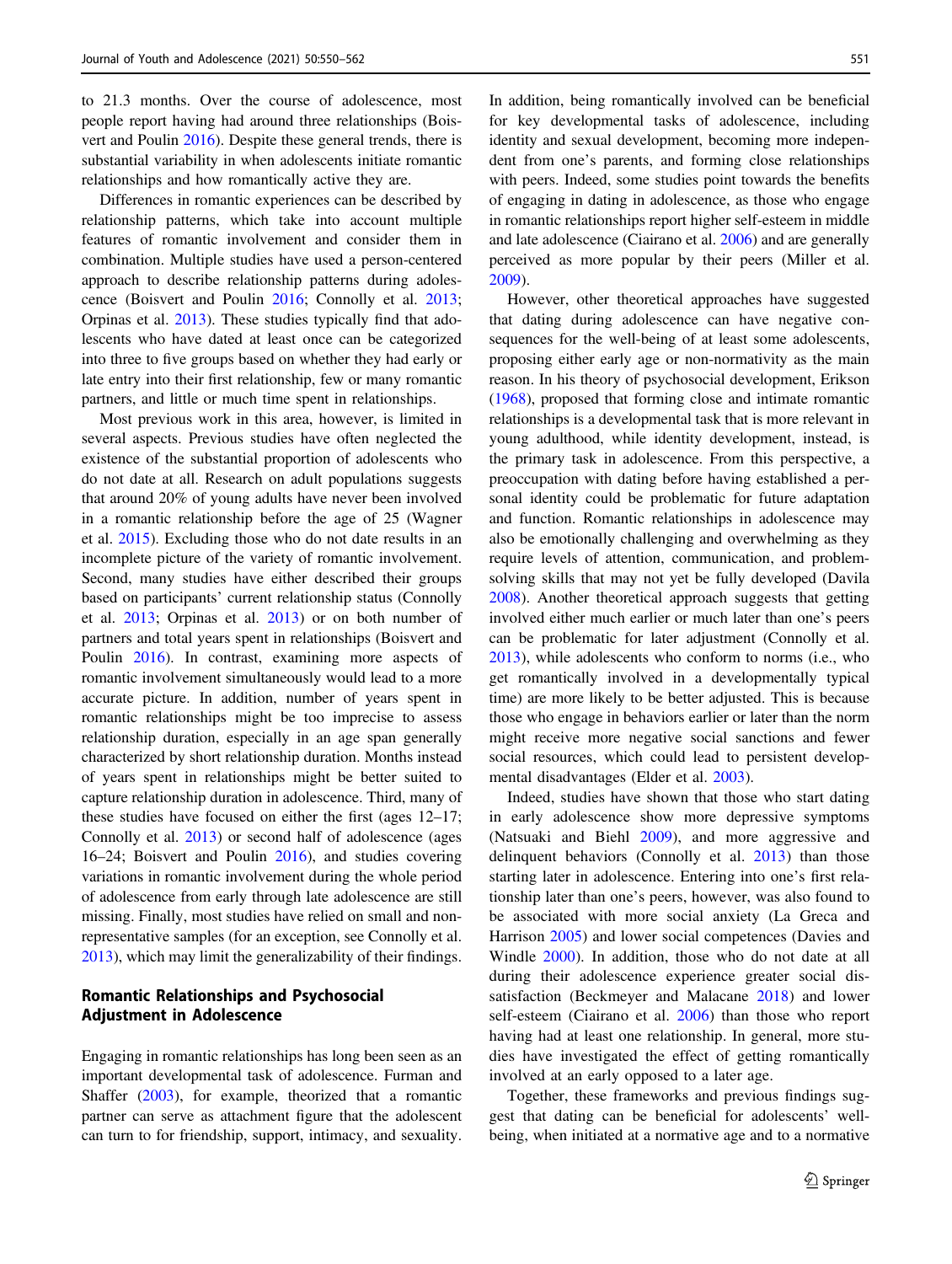extent. While most studies have focused on the age of one's first romantic relationship as a main contributor to adolescent adjustment, less is known about the potential role of number of relationships and total time spent in romantic relationships as it pertains to well-being. Being romantically over-involved, very sporadically involved, or not at all involved could present additional risks to psychosocial adjustment. In particular, the combination of these aspects of romantic relationships (i.e., age, number, and duration) could be relevant. Davies and Windle ([2000\)](#page-11-0), for example, found that early age of first relationship was associated with fewer problematic behaviors when participants had fewer as opposed to more partners.

# Psychosocial Adjustment From Adolescence Through Young Adulthood

Previous studies on the development of psychosocial adjustment from adolescence through young adulthood have yielded inconsistent results. Some point towards increases in self-esteem (Orth et al. [2018](#page-12-0)) starting in late adolescence, but others suggest decreasing life satisfaction (Goldbeck et al. [2007\)](#page-11-0) and increasing depressive symptoms (Thapar et al. [2012\)](#page-12-0) from middle adolescence through young adulthood. Lastly, some studies find no change in life satisfaction (Baird et al. [2010\)](#page-11-0) or loneliness (Mund et al. [2020\)](#page-12-0) during this period. However, large differences in the amount and direction of change suggest a variety of trajectories that may be partly explained by the diverse relationship experiences had during adolescence.

Davies and Windle ([2000\)](#page-11-0), for example, found that an increase in adolescents' number of romantic partners was associated with increased emotional distress over a period of one year. Conversely, abstaining from dating was associated with decreased self-esteem over a period of eight years in a sample of young adults (Lehnart et al. [2010](#page-11-0)). However, few studies have investigated the long-term impact of adolescents' dating experiences on young adults' adjustment. Those studies that do exist have found that adolescents who reported a higher number of relationship partners and more frequent dating were more likely to show poorer emotional well-being (Longmore et al. [2016](#page-11-0); Szwedo et al. [2015](#page-12-0)) in young adulthood. However, exactly how the development of psychosocial adjustment is affected by multiple aspects of adolescent romantic involvement is still unclear.

# Current Study

The current study utilizes data from a large and nationally representative study following adolescents from the age 16 until 25 to address three major questions. First, the study

seeks to obtain a rich picture of the diversity of relationship experiences in adolescence. Thus, within-individual combinations of the following three aspects are examined: age of first relationship, number of romantic partners and number of months spent in relationships between the ages of 10 and 20. Based on previous findings, it was hypothesized that those who have had at least one romantic relationship during their adolescence could be meaningfully divided into three to five groups. This study also hypothesized an additional group of adolescents who have no dating experiences. Second, the study examines whether the previously identified groups differed in their psychosocial adjustment during adolescence, and examines both problematic (loneliness and depressive symptoms) and beneficial (life satisfaction and self-esteem) dimensions of adjustment. While these different constructs all reflect psychosocial adjustment, each captures a unique aspect: Life satisfaction reflects a cognitive appraisal of one's life, self-esteem the subjective evaluation of one's self (a core aspect of one's self-concept), and *depressive symptoms* a stable tendency for experiencing negative emotions (Diener et al. [1999\)](#page-11-0). Loneliness represents a subjective perception of one's social relationships as deficient in terms of quality or quantity (de Jong Gierveld [1998\)](#page-11-0). Based on previous findings and theoretical considerations discussed in the introduction, it was hypothesized that groups characterized by either high cumulative romantic experiences in adolescence (i.e., early age, high number of partners, large amount of time spent in relationships) or little to no romantic experiences during that time would both show lower psychosocial adjustment than groups with more normative experiences. Finally, the study explores how these groups develop in their psychosocial adjustment through young adulthood. With limited research to guide predictions, no specific hypothesis about the impact of romantic experiences on development through young adulthood was made. However, based on the few studies that found lasting effects of romantic involvement during adolescence on later mental health, differences that were found in adolescence were anticipated to persist through young adulthood.

### Methods

# Data and Procedure

Data were drawn from the German Family Panel pairfam (Release 10.0; Brüderl et al. [2019\)](#page-11-0), a nationally representative longitudinal study from Germany. Started in 2008, the panel study currently comprises 10 waves of data on an initial sample of  $N = 12402$  participants from three birth cohorts born in the years 1971–1973, 1981–1983, and 1991–1993. The representative sample was drawn from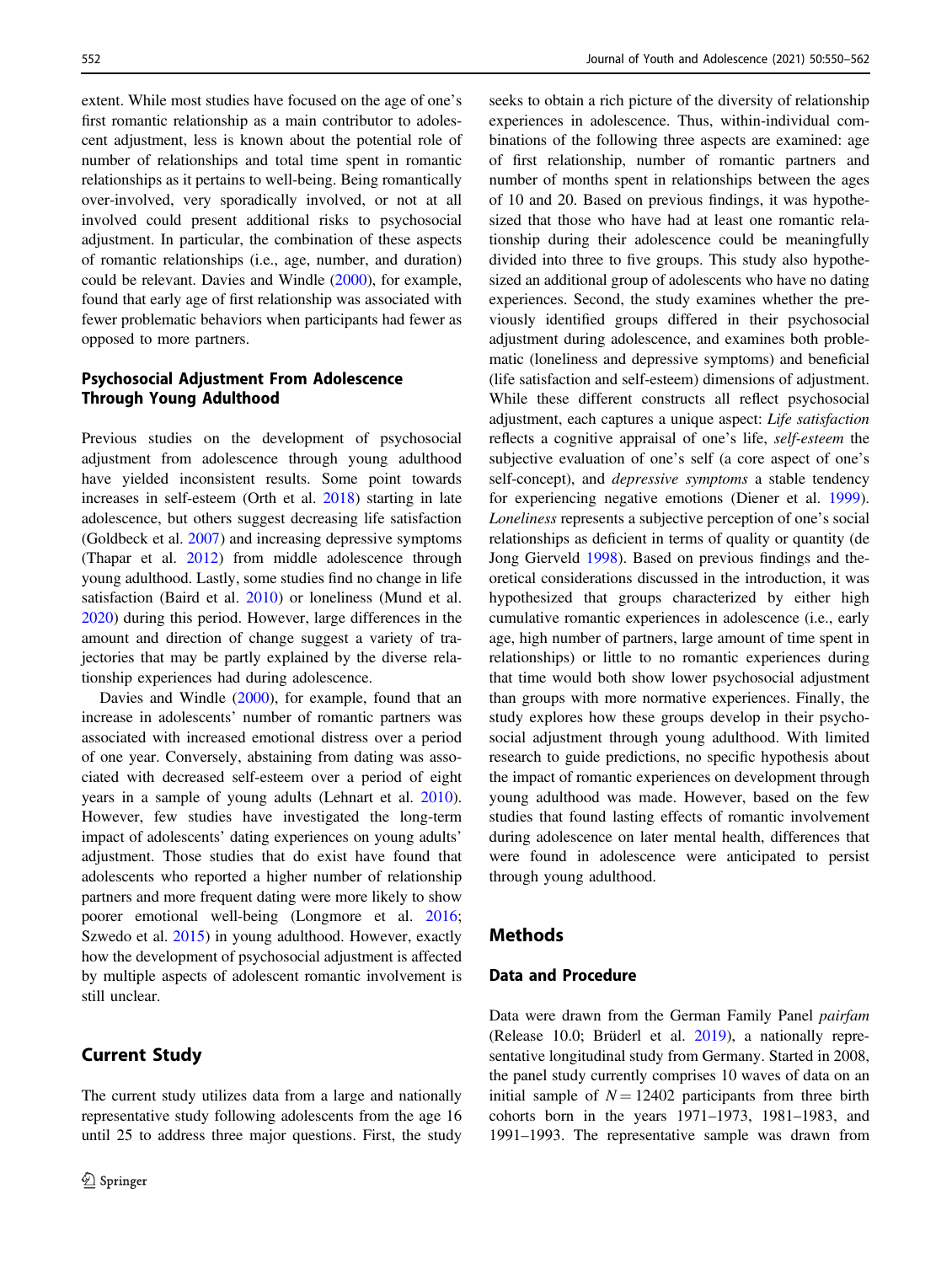<span id="page-3-0"></span>register data, and participants are interviewed annually using computer-assisted personal interviews (CAPI) as well as self-administered computer-based assessments (CASI). Participants are provided a cash incentive of 10 Euro for participating in each interview (see Huinink et al. [2011](#page-11-0), for full data description).

### **Participants**

For the purpose of the current study, only data from the youngest birth cohort (1991–1993;  $N = 4338$ ) were used.  $N = 2534$  (58.4%) of them participated in the study until they were at least 20 years old and were thus able to provide information regarding their relationship histories between ages 10 and 20.  $n = 77$  participants were excluded from analyses because their relationships were either all very short (i.e., <1 month), they exclusively had cyclical relationships, or they provided insufficient information on relationship initiation or end.

The final sample comprised  $N = 2457$  participants (49.3% women) with a mean age of 16.50 years  $(SD =$ 0.88) at the first wave and  $M = 25.46$  years (SD = 0.87) by the tenth wave. Additional information on sample size and age for all waves can be found in Table 1. The majority of the participants (79.4%) were German natives with no migration background, 5.4% were half-German, 5.2% were ethnic German immigrants, 3.4% had a Turkish migration background, and 6.6% stated that they had another non-German background. Most participants were attending high school during the first wave (44.2%), followed by secondary school (20.3%) and vocational training (10.5%). The remaining 25% were enrolled elsewhere (e.g., secondary general school).  $N = 1915$  (77.9%) reported having had at least one romantic relationship between the ages of 10 and 20, while  $n = 542$  (22.1%) were not romantically involved during this time. 98.8% of the adolescents identified as heterosexual during the first wave.

Table 1 Description of study sample and overview of psychosocial adjustment

assessment

To explore attrition effects, individuals who did not participate in the last wave were compared to those who did on psychosocial adjustment at the first assessment. No significant differences were found in neither of the aspects, indicating no systematic attrition and that data were missing at random.

# Measures

#### Romantic involvement

Romantic involvement was assessed by means of an eventhistory calendar (EHC; Belli and Callegaro [2009\)](#page-11-0), a widely used instrument based on a graphical time frame that uses visual cues to facilitate autobiographic memory retrieval. The EHC was implemented for the first time in Wave two, where participants reported on current and past romantic relationships. This information was updated in each subsequent wave, providing a full description of their entire romantic relationship history. Based on this information, three variables were created: Age of first relationship, number of relationships, and total months spent in relationships between the ages of 10 and 20.

Age of first relationship A variable reflecting the age of first relationship was created based on the age at which participants first reported having had a romantic partner. This variable was only calculated for those who reported having had at least one relationship by age 20.

Number of relationships The number of different romantic partners was calculated by adding up the number of partners listed between the ages of 10 and 20.

Months spent in relationships This variable was compiled by adding up the number of months spent in romantic relationships between the ages of 10 and 20, independent of the number of partners.

| Variable                | W1    | W <sub>2</sub> | W3    | W4    | W <sub>5</sub> | W <sub>6</sub> | W7    | W8    | W9    | W <sub>10</sub> |
|-------------------------|-------|----------------|-------|-------|----------------|----------------|-------|-------|-------|-----------------|
| Sample size             | 2457  | 2375           | 2379  | 2323  | 2228           | 2077           | 1813  | 1669  | 1543  | 1397            |
| $%$ female              | 0.49  | 0.49           | 0.49  | 0.49  | 0.49           | 0.49           | 0.50  | 0.50  | 0.50  | 0.51            |
| Age                     |       |                |       |       |                |                |       |       |       |                 |
| $\boldsymbol{M}$        | 16.50 | 17.54          | 18.55 | 19.52 | 20.48          | 21.44          | 22.44 | 23.45 | 24.44 | 25.46           |
| SD                      | 0.88  | 0.88           | 0.89  | 0.88  | 0.88           | 0.88           | 0.87  | 0.87  | 0.87  | 0.87            |
| Assessment <sup>a</sup> |       |                |       |       |                |                |       |       |       |                 |
| Life satisfaction       | X     | X              | X     | X     | X              | X              | X     | X     | X     | X               |
| Self-esteem             |       | X              | X     | X     | X              | X              | X     | X     | X     | X               |
| Loneliness              |       |                |       | X     | X              |                | X     | X     | X     | X               |
| Depressive symptoms     |       | X              | X     | X     | X              | X              | X     | X     | X     | X               |

 $W1-W10$  = measurement occasions 1–10

<sup>a</sup>Whether variable has been measured in particular wave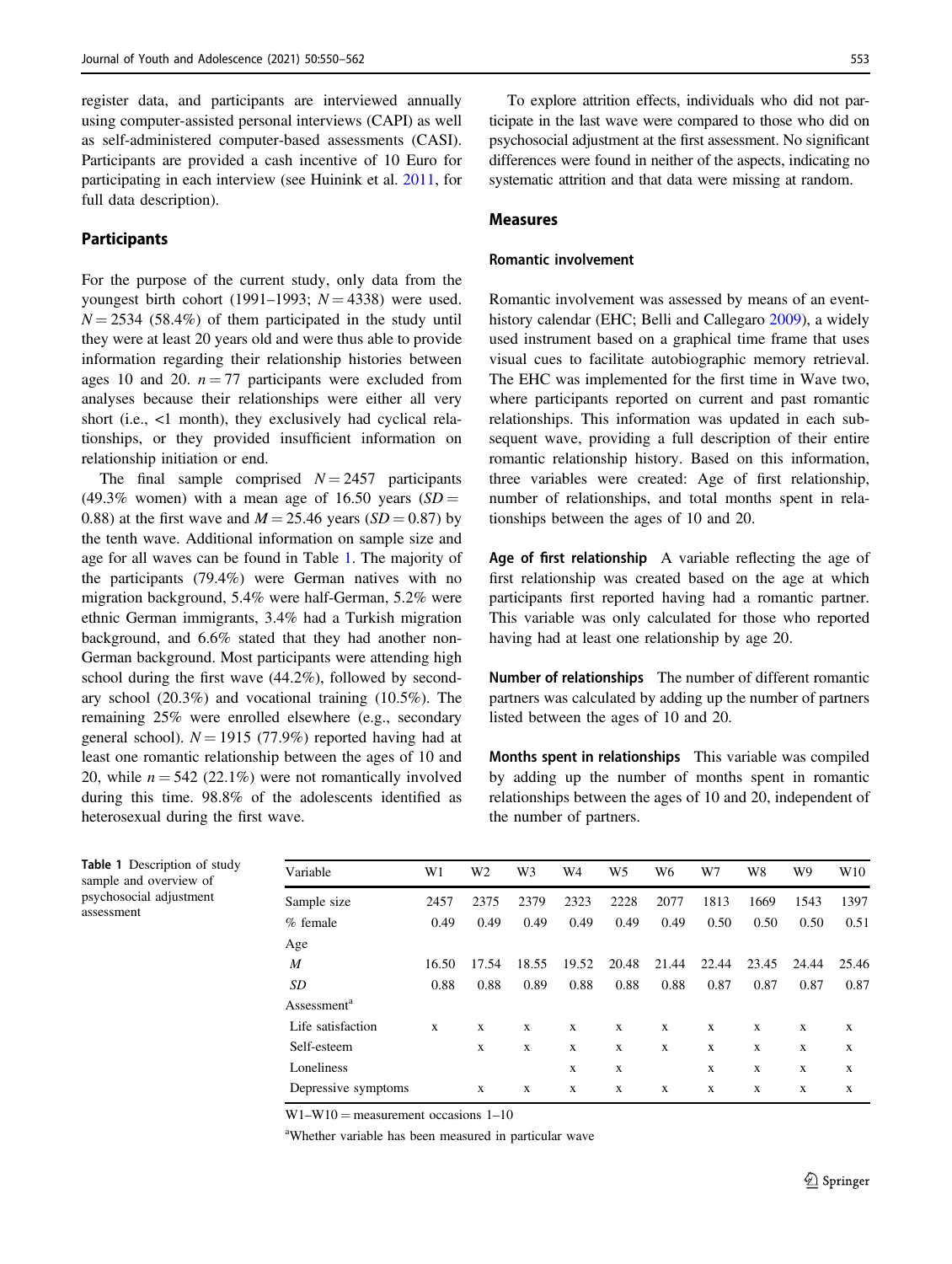#### Psychosocial adjustment

Different aspects of psychosocial adjustment were assessed over multiple waves. Assessments differed in number of items, time of first assessment, mode, and measurement interval (see Table [1](#page-3-0)). Life satisfaction was assessed by means of the CAPI, and self-esteem, loneliness, and depressive symptoms with the CASI.

Life satisfaction Life satisfaction was assessed with one item adapted from the German Socio-Economic Panel (i.e., "All in all, how satisfied are you with your life at the moment?") ranging from 0 (very dissatisfied) to 10 (very satisfied). This instrument was found to be reliable with a retest reliability of around 0.70 (Lucas and Donnellan [2012\)](#page-11-0) and to perform very similarly to its multiple-item counterpart (Cheung and Lucas [2014\)](#page-11-0). The correlations between life satisfaction and the other psychosocial adjustment variables at Wave four (self-esteem:  $r = 0.43$ , loneliness:  $r = -0.40$ , depressive symptoms:  $r = -0.57$ ) were comparable to those at Wave 10 (self-esteem:  $r = 0.45$ , loneliness:  $r = -0.41$ , depressive symptoms:  $r = -0.59$ ), pointing toward construct continuity from adolescence through young adulthood.

Self-esteem Self-esteem was assessed using three items (e.g., "I like myself just the way I am") which were derived from Rosenberg's ([1965\)](#page-12-0) original 10-item self-esteem scale. Item reduction was based on factor and reliability analyses (see Scales Manual; Thönnissen et al. [2019](#page-12-0)) and the final measure was found to be a good proxy for the full scale (M. D. Johnson et al. [2017](#page-11-0)). To further ensure that the measure assessed the same construct over time, measurement invariance was evaluated. Constraining the factor loadings and intercepts for each indicator to be equal across measurement occasions (i.e., strong measurement invariance) resulted in a good fit (Root mean square error of approximation  $[RMSEA] = 0.06$ , comparative fit index  $[CFI] =$ 0.99, Tucker-Lewis index  $[TLI] = 0.99$  suggesting that the measurement of self-esteem was consistent over time. The response format ranged from 1 (not at all) to 5 (absolutely). Cronbach's alpha was 0.69.

Loneliness Loneliness was assessed using a single item (i.e., "I feel lonely"), which was derived from the UCLA loneliness scale (Russell et al. [1980\)](#page-12-0). Response options ranged from 1 (*not at all*) to 5 (*absolutely*). A direct singleitem measure is used frequently in loneliness research and has been shown to be both reliable (Zhong et al. [2016\)](#page-12-0) and to converge very well with studies using multiple items (Mund and Neyer [2019](#page-12-0)). The correlations between loneliness and the other psychosocial adjustment variables at Wave four (life satisfaction:  $r = -0.40$ , self-esteem:  $r =$ 

 $-0.45$ , depressive symptoms:  $r = 0.51$ ) were comparable to those at Wave 10 (life satisfaction:  $r = -0.41$ , self-esteem:  $r = -0.50$ , depressive symptoms:  $r = 0.58$ ), suggesting construct continuity across measurements.

Depressive symptoms The Depressive Symptoms Scale included 10 items from the State-Trait-Depression Scale (STDS Form Y-2; Spaderna et al. [2002](#page-12-0)), five of them assessing negative mood in general (e.g., "I am sad") and the other five assessing positive mood (e.g., "I enjoy life"). To obtain the mean score of depressive symptoms, the items assessing positive mood were recoded. Imposing strong measurement invariance resulted in a good fit (RMSEA = 0.05, CFI =  $0.97$ , TLI = 0.98), indicating no differences in measurement across time. The response options ranged from 1 (almost never) to 4 (almost always). Cronbach's alpha was 0.86.

#### Data Analyses

#### Latent profile analysis

Latent profile analysis (LPA) was conducted to identify groups of adolescents differing in their romantic experiences. LPA is a person-centered approach that identifies classes of individuals characterized by similar responses on a set of continuous indicator variables (Nylund-Gibson and Choi [2018](#page-12-0)). In the present study, the three variables of romantic involvement were used as indicators of class membership. Participants who indicated being single during the study or who reported having had their first relationship after the age of 20 were categorized a priori into the singles group and were, therefore, not considered in this analysis.

Models ranging from two to six classes were evaluated and the optimal model with regard to the number of classes was determined based on fit statistics such as the Akaike Information Criterion (AIC), consistent AIC (CAIC), Bayesian Information Criterion (BIC), and sample-size adjusted BIC (aBIC). For all four statistics, lower values indicate a better model fit. When there is no global minimum, the point with diminishing returns can be used to choose the optimal number of classes (Nylund-Gibson and Choi [2018](#page-12-0)). Results from the Lo-Mendell-Rubin likelihood ratio test (LMR), and the bootstrap likelihood ratio test (BLRT) were also considered, both of which indicate whether the solution with  $k$  classes fits the data better than a solution with  $k - 1$  classes. In addition, entropy was examined, where higher values indicate higher classification accuracy. Lastly, sample size of the smallest group was considered; this was done to avoid overfitting and to establish sufficient power for further analyses.

Analyses were carried out with Mplus, version 7.4 (Muthén and Muthén [2010](#page-12-0)). 500 sets of starting values and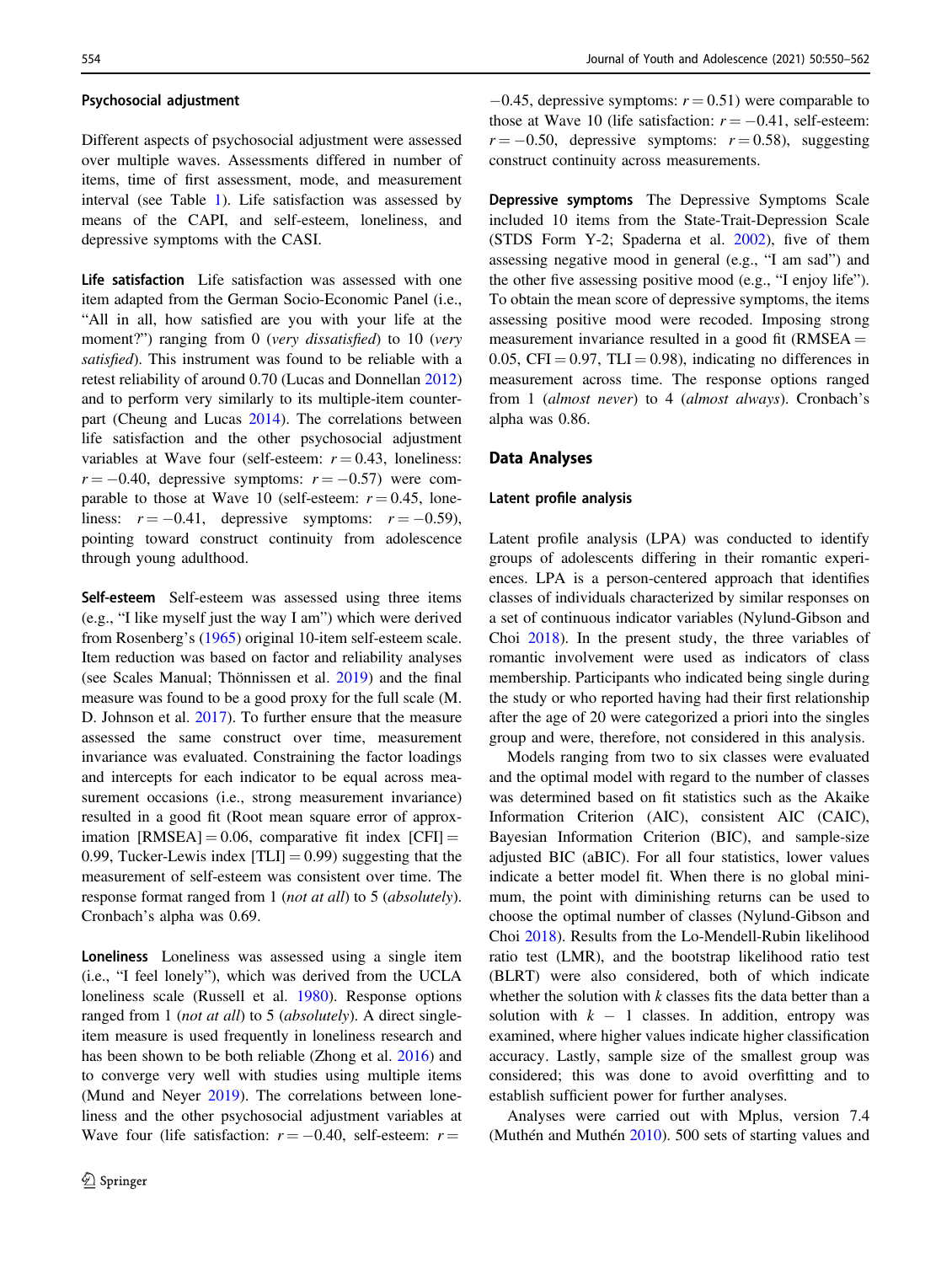a 50 final stage optimization for each model was used to avoid local solutions of maximum likelihood (Geiser [2010](#page-11-0)). Class-specific means were freely estimated, while classspecific variances were constrained to be equal. Once the best fitting model was selected, individuals were assigned to groups based on their highest affiliation probability.

#### First-order latent basis growth curve models

To test whether the previously defined groups differed in their psychosocial adjustment in middle adolescence and in their psychosocial development through young adulthood, a series of first-order latent basis growth curve models was calculated (Grimm et al. [2017\)](#page-11-0).

First-order latent basis growth curve models were calculated separately for each of the four psychosocial adjustment variables. For each model, one manifest indicator variable from every available measurement occasion (either mean or single-item value) was used. For the slope, the first slope-loading was fixed to zero and the last slopeloading to one to identify the direction and degree of change from the first to the last measurement point. The slope loadings in between were freely estimated. The variances and covariance of the latent intercept and slope factor were also freely estimated. For the manifest variables, the means were fixed to zero and variances were set to equal across all measurement occasions and variances.

In order to test group differences, group affiliation was tested as a time-invariant predictor variable of the intercept and slope factor. Group affiliation was included as a dummy-coded variable with varying reference groups, so that each group was compared with one another. To account for multiple significance tests and to avoid Type 1 error rates, only effect sizes (Cohen's  $d$ ) larger than  $|0.10|$  with  $p$ values lower than 0.01 (Mund and Neyer [2014\)](#page-12-0) were interpreted.

Model fit indices such as RMSEA, CFI, and TLI were evaluated. RMSEA values < 0.05 and CFI & TLI values >0.95 were considered to indicate a good model fit (Grimm et al. [2017\)](#page-11-0). All models were calculated with a structural equation modeling approach using the lavaan package (Rosseel [2012](#page-12-0)) in R (R Core Team [2019](#page-12-0)).

Missing values among the psychosocial adjustment variables ranged from 3.34% in self-esteem at Wave three to 43.55% in loneliness at Wave 10. In order to use all available information to compute the model parameters, the full information maximum likelihood procedure (FIML) was used to handle missing data. This procedure provides efficient estimation of the parameters and is less biased than listwise deletion, pairwise deletion, or mean imputation in longitudinal research (Enders [2010\)](#page-11-0). Furthermore, FIML has been shown to perform well in cases with large proportions of missing data, especially when the missing-atrandom-assumption is met (D. R. Johnson and Young [2011](#page-11-0)), which was the case in the present study.

# Results

# Descriptive Results

Descriptive statistics and correlations between study variables are reported in Table [2.](#page-6-0) Participants who were romantically active in their adolescence reported having had their first relationship in middle adolescence, had more than one romantic relationship on average, and spent around 24 total months of their adolescence in romantic relationships. These three variables were significantly correlated with each other: The younger participants were at their first relationship, the more partners and the longer the total length of romantic involvement they reported by age 20.

The psychosocial adjustment variables were also all significantly correlated with each other: Both the correlations between life satisfaction and self-esteem and between loneliness and depressive symptoms were positive. In evaluating the correlations between romantic relationship indicators and psychosocial adjustment, loneliness was found to be related to two of the indicators: The later participants started dating and the more time they spent in relationships, the less lonely they felt.

## Latent Profile Analysis

Table [3](#page-6-0) presents the fit statistics for the LPA models ranging from two to six classes. The model with six classes could not be properly identified, as the best log likelihood values in the model estimation could not be replicated and estimates were unreliable. Out of the remaining models, the three-class solution was chosen for the final model for the following four reasons: First, although each fit statistic decreased across the two- to the five-class solution, the smallest decrease was found when moving from the threeto the four-class solution, suggesting minimal improvement when a fourth class was included. Second, the LMR comparing the three- to the four-class model was not significant, again suggesting that a model with four classes did not fit the data better than the model with three classes. Third, beyond the solution of three classes, the sample size of the smallest group lay below the 5% minimum recommended by Nylund-Gibson and Choi ([2018\)](#page-12-0), as this would limit statistical power for further analyses. Fourth, when comparing the distribution of romantic relationship indicators in the three- and the four-class solutions, the additional fourth class was found to be conceptually redundant to one of the other three classes.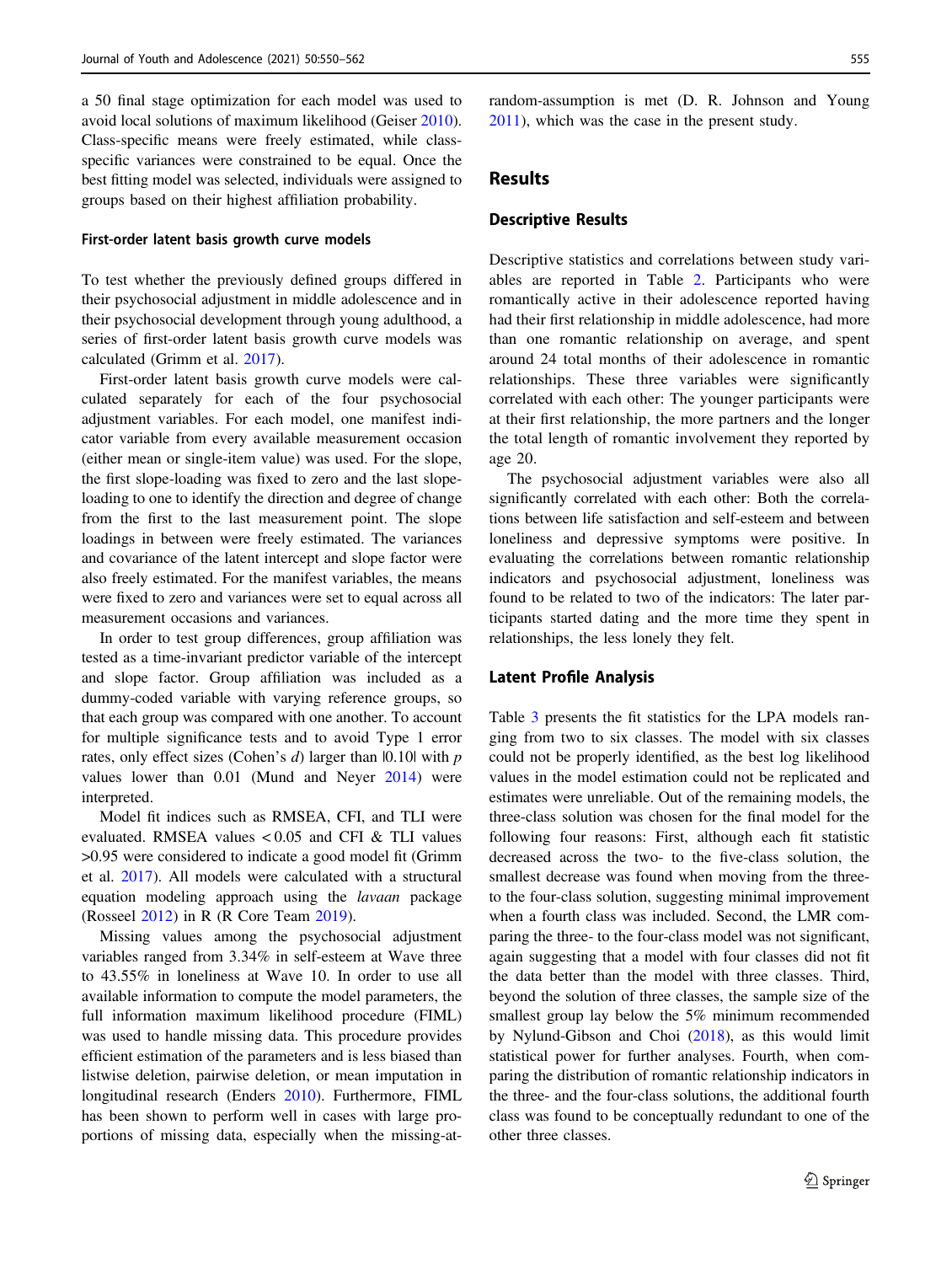<span id="page-6-0"></span>Table 2 Descriptive characteristics and pearson correlations among the study variables

| Variable                     |            | $\overline{2}$ | 3        | $\overline{4}$ | 5          | 6         | 7    |
|------------------------------|------------|----------------|----------|----------------|------------|-----------|------|
| Romantic involvement         |            |                |          |                |            |           |      |
| 1. Age of first relationship |            |                |          |                |            |           |      |
| 2. Number of partners        | $-0.54***$ |                |          |                |            |           |      |
| 3. Months in relationships   | $-0.53***$ | $0.36***$      |          |                |            |           |      |
| Psychosocial adjustment      |            |                |          |                |            |           |      |
| 4. Life satisfaction         | 0.03       | $-0.04$        | 0.03     |                |            |           |      |
| 5. Self-esteem               | 0.03       | $-0.03$        | $-0.04$  | $0.61***$      |            |           |      |
| 6. Loneliness                | $-0.06*$   | 0.00           | $-0.05*$ | $-0.50***$     | $-0.61***$ |           |      |
| 7. Depressive symptoms       | $-0.02$    | 0.03           | 0.02     | $-0.68***$     | $-0.76***$ | $0.65***$ |      |
| M                            | 16.25      | 1.93           | 24.31    | 7.75           | 3.91       | 2.09      | 1.75 |
| SD                           | 1.85       | 1.12           | 16.48    | 1.02           | 0.65       | 0.85      | 0.37 |

The correlations regarding the psychosocial adjustment variables refer to the average values across all waves  $*_{p}$  < 0.05; \*\*\*p < 0.001

| Model     | AIC.  | <b>CAIC</b>                                | BIC.  | aBIC  | LMR         | BLRT      | Entropy | Min. class |
|-----------|-------|--------------------------------------------|-------|-------|-------------|-----------|---------|------------|
| 2 classes | 28632 | 28697                                      | 28687 | 28656 | p < 0.001   | p < 0.001 | 0.69    | 42.19%     |
| 3 classes | 28140 | 28232                                      | 28218 | 28174 | $p = 0.015$ | p < 0.001 | 0.77    | $9.14\%$   |
| 4 classes | 27854 | 27972                                      | 27954 | 27897 | $p = 0.404$ | p < 0.001 | 0.83    | 3.08%      |
| 5 classes | 27380 | 27525                                      | 27503 | 27433 | $p = 0.022$ | p < 0.001 | 0.95    | 3.08%      |
| 6 classes |       | Model was not well identified <sup>a</sup> |       |       |             |           |         |            |

Bold font indicates the selected model

LPA Latent profile analysis, AIC Akaike information criterion, CAIC Consistent AIC, BIC Bayesian information criterion, aBIC Sample-size adjusted BIC, LMR Lo-Mendell-Rubin likelihood ratio test, BLRT Bootstrap likelihood ratio test, Min. class % of smallest class based on the individuals' highest affiliation probability

<sup>a</sup>The model estimation could not be replicated and consequently, the estimates were untrustworthy

After deciding on the final model, individuals were assigned to classes based on the highest affiliation probability. The entropy score for the final model indicated good classification accuracy. In addition to the three classes covering romantic involvement during adolescence, a fourth class was included for those participants who remained single during their adolescence. Descriptive information on the four classes is shown in Table 4. The final number of classes was in line with the first hypothesis.

A MANOVA comparing the three classes from the LPA with regard to romantic experiences proved to be significant, Wilks'  $\Lambda = 0.16$ ,  $F(2, 1903) = 969.81$ ,  $p < 0.001$ . Tukey's post hoc test revealed significant differences between the three groups on all of the romantic relationship variables: age of first relationship,  $F(2, 1912) = 1138$ ,  $p <$ 0.001, number of romantic partners,  $F(2, 1912) = 2425$ ,  $p <$ 0.001, and romantic involvement in months,  $F(2, 1903) =$ 552.5,  $p < 0.001$ .

The first and largest class was labeled late starters (36.91%) because this group was characterized by a later

Table 4 Descriptive information of the classes

| Variable                     | Late starters     |                   | Moderate daters Frequent changers | Singles |
|------------------------------|-------------------|-------------------|-----------------------------------|---------|
| Sample size                  | 907               | 833               | 175                               | 542     |
| $%$ females                  | 0.48              | 0.58              | 0.50                              | 0.40    |
| Romantic involvement         |                   |                   |                                   |         |
| Age of first<br>rel. $M(SD)$ | $17.67(1.29)_{a}$ | $15.12(1.18)_{h}$ | $14.32(1.37)$ <sub>c</sub>        |         |
| No. of<br>partners<br>M(SD)  | 1.19(0.40)        | $2.20(0.69)_{h}$  | 4.5 $(0.88)$                      | 0(0)    |
| Months in rel.<br>M(SD)      | 13.83(10.25)      | 33.56(15.43)      | $34.99(14.37)_{h}$                | 0(0)    |

rel. relationships

Means with different subscripts within a row are significantly different from one another  $(p < 0.05)$  as tested with a Tukey's post-hoc test

age of entering the first romantic relationship than all the other groups (all  $p < 0.001$ ). In addition, this group showed the lowest number of partners and lowest overall romantic involvement duration (all  $p < 0.001$ ).

The smallest group was called *frequent changers* (7.12%). This group presented the highest number of romantic partners among all groups (all  $p < 0.001$ ) and was

Table 3 Fit statistics for LPA models ranging from two to six classes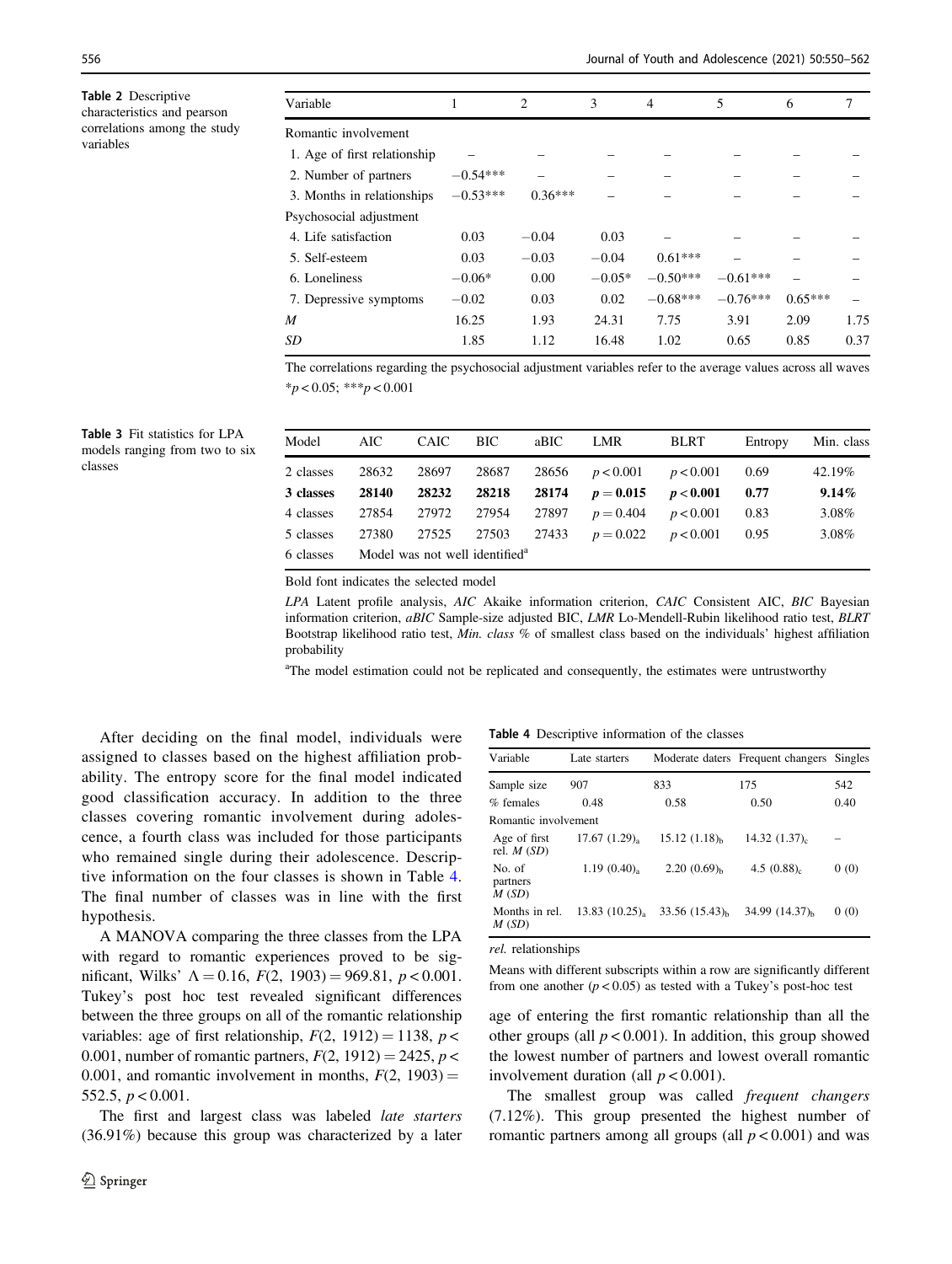Table 5 Parameter estimates of the latent growth curve models for each outcome separated by group

| Variable            | Late starters |           |                  | Moderate daters |           |                  | Frequent changers |      |                  | <b>Singles</b>    |           |                  |
|---------------------|---------------|-----------|------------------|-----------------|-----------|------------------|-------------------|------|------------------|-------------------|-----------|------------------|
|                     | b             | <b>SE</b> | $\boldsymbol{p}$ | b               | <b>SE</b> | $\boldsymbol{p}$ | b                 | SE   | $\boldsymbol{p}$ | b                 | <b>SE</b> | $\boldsymbol{p}$ |
| Life satisfaction   |               |           |                  |                 |           |                  |                   |      |                  |                   |           |                  |
| Intercept W1        | 7.95          | 0.04      | < 0.001          | $8.06_a$        | 0.04      | < 0.001          | 7.79              | 0.09 | < 0.001          | 7.77 <sub>h</sub> | 0.05      | < 0.001          |
| Slope               | $-0.27$       | 0.05      | < 0.001          | $-0.36$         | 0.05      | < 0.001          | $-0.39$           | 0.11 | < 0.001          | $-0.38$           | 0.06      | < 0.001          |
| Intercept W10       | $7.68_a$      | 0.04      | < 0.001          | $7.70_a$        | 0.05      | < 0.001          | 7.40              | 0.09 | < 0.001          | 7.40 <sub>b</sub> | 0.05      | < 0.001          |
| Self-esteem         |               |           |                  |                 |           |                  |                   |      |                  |                   |           |                  |
| Intercept W2        | 3.99          | 0.03      | < 0.001          | 3.99            | 0.03      | < 0.001          | 3.93              | 0.06 | < 0.001          | 3.93              | 0.03      | < 0.001          |
| Slope               | $-0.12$       | 0.03      | < 0.001          | $-0.11$         | 0.03      | < 0.001          | $-0.20$           | 0.07 | 0.003            | $-0.13$           | 0.04      | 0.001            |
| Intercept W10       | 3.87          | 0.03      | < 0.001          | 3.88            | 0.03      | < 0.001          | 3.73              | 0.06 | < 0.001          | 3.80              | 0.03      | < 0.001          |
| Loneliness          |               |           |                  |                 |           |                  |                   |      |                  |                   |           |                  |
| Intercept W4        | $2.05_a$      | 0.03      | < 0.001          | $1.93_a$        | 0.04      | < 0.001          | 2.06              | 0.08 | < 0.001          | 2.24 <sub>h</sub> | 0.04      | < 0.001          |
| Slope               | 0.01          | 0.04      | 0.792            | 0.16            | 0.05      | < 0.001          | 0.14              | 0.10 | 0.160            | 0.15              | 0.06      | 0.008            |
| Intercept W10       | $2.06_a$      | 0.04      | < 0.001          | $2.09_a$        | 0.04      | < 0.001          | 2.20              | 0.08 | < 0.001          | 2.39 <sub>b</sub> | 0.05      | < 0.001          |
| Depressive symptoms |               |           |                  |                 |           |                  |                   |      |                  |                   |           |                  |
| Intercept W2        | 1.68          | 0.01      | < 0.001          | 1.65            | 0.01      | < 0.001          | 1.72              | 0.03 | < 0.001          | 1.68              | 0.02      | < 0.001          |
| Slope               | 0.14          | 0.02      | < 0.001          | 0.16            | 0.02      | < 0.001          | 0.17              | 0.03 | < 0.001          | 0.16              | 0.02      | < 0.001          |
| Intercept W10       | 1.82          | 0.02      | < 0.001          | 1.80            | 0.02      | < 0.001          | 1.89              | 0.03 | < 0.001          | 1.84              | 0.02      | < 0.001          |

The first intercept represents the initial level of the variable at the first wave when variable was assessed. The second intercept refers to the level at the last measurement point. Slope represents change across measurement occasions. Means with different subscripts within a row are significantly different from one another  $(p < 0.01)$ 

also characterized by the earliest age of entering one's first relationship (all  $p < 0.001$ ).

The second-largest group comprised 33.90% of the sample and was named *moderate daters*, as this group lay in between the late starters and frequent changers. Although this group spent as many months in romantic relationships as the frequent changers ( $p = 0.390$ ), participants in this group started dating at a later age  $(p < 0.001)$  and had significantly fewer partners  $(p < 0.001)$  than the frequent changers. However, they started at an earlier age  $(p < 0.001)$  and reported more partners ( $p < 0.001$ ) than the late starters.

The group of those who reported not having had a romantic relationship by age of 20 was termed continuous singles and comprised 22.06% of participants.

Although these four groups differed with regard to sex,  $\chi^2(3) = 33.19$ ,  $p < 0.001$ —More female participants were classified into the moderate daters group and more male participants into the singles group—the effect size was small (Cramer's  $V = 0.13$ ).

# First-Order Latent Basis Growth Curve Models

Results of the latent basis growth curve models for each outcome separated by group can be found in Table 5.

#### Life satisfaction

The latent growth curve model for life satisfaction provided a good fit with  $RMSEA = 0.04$ ,  $CFI = 0.95$ , and  $TLI = 0.95$ . With regard to initial group differences in life satisfaction, continuous singles tended to show lower levels of initial life satisfaction compared to those in the moderate daters group  $(d = -0.29, p < 0.001)$ . There were no other significant differences in the intercepts between the groups. The slope across measurements was significantly negative for each group, suggesting a general decrease in life satisfaction over time. In young adulthood, the significant difference between singles and moderate daters was still present  $(d = -0.29, p < 0.001)$ and in addition, singles also reported lower life satisfaction than the late starters in young adulthood ( $d = -0.27$ ,  $p < 0.001$ ).

#### Self-esteem

The latent growth curve model for self-esteem suggested a good fit  $(RMSEA = 0.04, CFI = 0.98, TLI = 0.97)$ . Results indicated no significant group differences in either the intercepts or the slopes. Independent of group affiliation, self-esteem decreased significantly across the years.

#### Loneliness

The model fit for loneliness was good with  $RMSEA = 0.03$ ,  $CFI = 0.98$ , and  $TLI = 0.98$ . Group comparisons indicated higher initial loneliness levels among the continuous singles compared to both the moderate daters  $(d = 0.43, p < 0.001)$ and late starters  $(d = 0.26, p < 0.001)$ . These differences were also present in young adulthood with  $d = 0.38$ ,  $p < 0.001$  for continuous singles vs. moderate daters, and  $d = 0.41$ ,  $p <$ 0.001 for continuous singles vs. late starters, respectively. The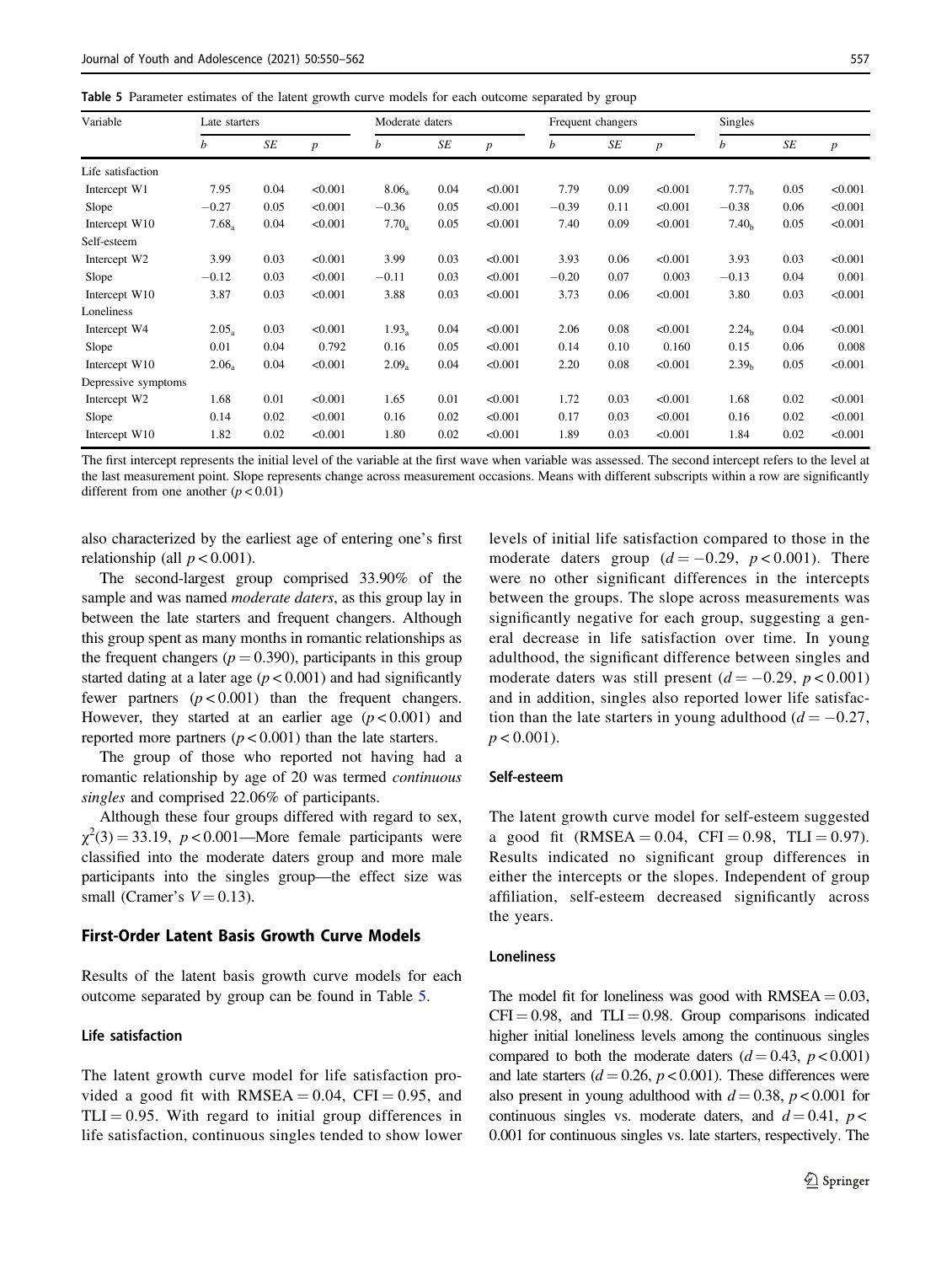magnitude of change in loneliness was equal in all groups and indicated a general increase in loneliness over time.

#### Depressive symptoms

The RMSEA =  $0.05$ , CFI = 0.96, and TLI = 0.95 suggested a good fit for the latent growth curve model for depressive symptoms. Adolescents' depressive symptoms and their change over time did not differ across groups. In all groups, depressive symptoms increased over time through young adulthood.

Together, these results suggest that part of the hypothesis regarding the link between romantic involvement and psychosocial adjustment was supported. In particular, those with no romantic experiences in adolescence indicated lower life satisfaction and more loneliness than those who dated moderately. However, the group characterized by frequent dating did not differ from the others in these aspects and no group differences were found in self-esteem or depressive symptoms. Regarding the exploratory question, although romantic involvement had no impact on the rate of change of psychosocial adjustment, lasting associations were found for life satisfaction and loneliness in young adulthood.

## Sensitivity Analyses

Two sensitivity analyses were conducted to test the robustness of the results. First, parametric bootstrapping with 1000 replications was applied to the growth curve models. The results of these analyses fully replicated those of the main analyses. Second, to ensure that findings were not sensitive to missing data, all models were further estimated utilizing solely participants with complete data. Again, the results of the main analyses were largely confirmed. All statistically significant effects found in the main analyses were fully replicated. However, two additional group differences emerged: Late starters reported significantly higher life satisfaction than continuous singles  $(d = 0.36, p < 0.001)$  at the first wave, and continuous singles reported more depressive symptoms than the moderate daters  $(d = 0.30, p = 0.001)$  at the last wave.

Overall, the results of these sensitivity analyses largely replicated the main findings. In the following section, only the robust results of the main analyses will be discussed. Finally, it should be noted that all data analyses were conducted as planned and no participants or variables were excluded due to lack of significance.

# **Discussion**

Romantic relationships represent a new and developmentally important context for adolescents (Furman and Shaffer [2003\)](#page-11-0). However, not all adolescents have the same romantic experiences and there is large variation in the age at which adolescents first start dating and how romantically active they are (Collins et al. [2009](#page-11-0)). Further, those characterized by either being overly romantically involved or by having little to no relationship experience may be especially prone to experiencing poorer adjustment in both adolescence and young adulthood. Using data from a German representative longitudinal study, the current study identified four groups of adolescents based on their romantic involvement between the ages of 10 and 20 and tested whether they differed in their psychosocial adjustment from middle adolescence through young adulthood. These four groups included late starters, moderate daters, frequent changers, and continuous singles. The continuous singles reported lower life satisfaction and higher loneliness compared to the moderate daters and late starters. This effect was not only evident in middle adolescence but remained over a period of 10 years through young adulthood.

# Variability in Romantic Experiences During Adolescence

Although both scholars and lay culture often assume adolescent romantic relationships to be short and trivial, these findings suggest great variability in romantic relationship experiences with regard to the age when adolescents first get involved, how many partners they have, and how much total time they spend in these relationships. Late starters and moderate daters were similar in their group sizes and represented the largest groups, whereas only a few adolescents were categorized as frequent changers. Most adolescents started dating in middle and late adolescence, had around one to two different partners, and were romantically involved for a total of around 14 to 34 months.

By using multiple indicators of romantic involvement as well as covering the whole period of adolescence from early to late adolescence in a large and representative sample, the current study replicates and augments the findings of previous studies (Boisvert and Poulin [2016](#page-11-0); Connolly et al. [2013](#page-11-0); Orpinas et al. [2013\)](#page-12-0), which identified similar groups and group proportions. The period of adolescence seems to be marked by great variability in relationship experiences, and including those who did not date at all during their adolescence showed that a substantial proportion of adolescents are not romantically active in their youth. With 22% of a representative sample of adolescents, singles account for a nontrivial proportion of adolescents that needs to be considered to obtain a comprehensive understanding of romantic activities (or lack thereof) during this important period of life.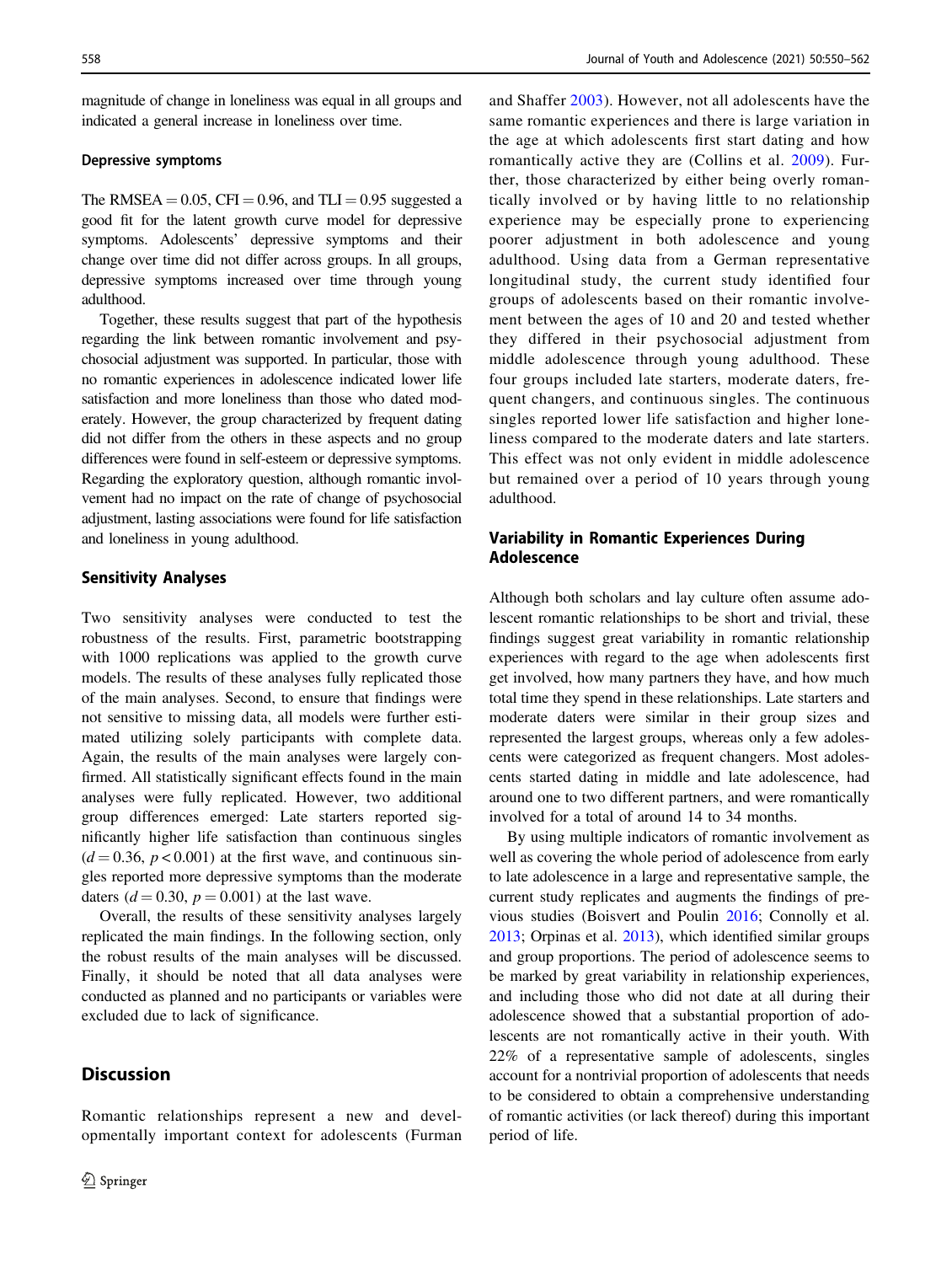#### Concurrent Effects on Psychosocial Adjustment

Previous findings regarding romantic involvement during adolescence and its effect on psychosocial adjustment have been mixed, stressing both risks and opportunities. Out of the four investigated aspects of adjustment, group differences were found in two: Moderate daters reported higher life satisfaction than the continuous singles in middle adolescence, and both moderate daters and late starters felt less lonely than the continuous singles in late adolescence.

That the moderate daters and late starters indicated better adjustment than the continuous singles (at least in some aspects) was in line with the hypothesis, as both groups could be assumed to represent groups of adolescents with normative relationship experiences with regard to age of first romantic experience and overall romantic involvement (as compared to the abstaining group). The differences found in life satisfaction and loneliness could reflect the social nature of romantic involvement. For many adolescents, dating is a way to achieve social status and validation from peers (Carlson and Rose [2007](#page-11-0)), and having a romantic partner has been identified as a consistent factor shielding against loneliness (Luhmann and Hawkley [2016](#page-11-0)). Those who remain single during their adolescence might feel as though they are missing out on these pleasant and enriching social experiences, which could make them less satisfied with their lives and more prone to feeling lonely.

Self-esteem and depressive symptoms, on the other hand, were entirely independent of relationship experiences during adolescence. Both loneliness and life satisfaction may therefore represent more context-dependent aspects of psychosocial adjustment that are more easily affected by changes in relationship status. It is important to note at this point, however, that psychosocial adjustment was assessed first in middle to late adolescence. It could be that continuous singles were already less satisfied and more lonely in childhood and early adolescence, which could have prevented them from engaging in a romantic relationship in the first place.

The lack of differences between the other groups of romantically active adolescents was surprising. Based on the theoretical frameworks outlined in the introduction, as well as previous findings showing that early age of first initiation (Connolly et al. [2013;](#page-11-0) Natsuaki and Biehl [2009\)](#page-12-0) and accumulation of romantic partners (Davies and Windle [2000;](#page-11-0) Davila [2008](#page-11-0)) were associated with more adjustment problems, the group of frequent changers was expected to show lower levels of adjustment compared to moderate daters and late starters. The frequent changers were also likely to having experienced the most break-ups compared to the other groups, an event that has been found to be a prospective risk factor for psychological distress (Rhoades et al. [2011\)](#page-12-0). The authors offer two possible explanations for

the lack of group differences concerning the frequent changers: First, compared to findings of previous studies, frequent changers initiated dating at a later age (i.e., middle adolescence), when the consequences of being in a relationship and experiencing breakups may be less pronounced than in early adolescence. Second, although frequent changers experienced more relationship dissolution than their peers, their relationships were also likely to be of short duration and of lower commitment, which may have alleviated the impact of each breakup on mental well-being. These explanations are, however, speculative, and should be explored in further research.

# Prospective Effects on Psychosocial Adjustment

The group differences found in adolescence were also present in young adulthood, with continuous singles reporting lower life satisfaction and higher loneliness than the moderate daters. In young adulthood, additional group differences emerged: While late starters did not differ in life satisfaction from continuous singles during adolescence, they reported higher life satisfaction in young adulthood. This finding could reflect the beneficial effect of engaging in one's first relationship for later well-being, and would be in line with findings from Wagner et al. [\(2015](#page-12-0)), who found an increase in life satisfaction among young adults who entered into their first relationship.

There were no group differences regarding the rate of change in any of the adjustment variables. In general, however, a negative trend was observed: Life satisfaction and self-esteem decreased from middle adolescence through young adulthood, and loneliness and depressive symptoms increased, regardless of adolescents' romantic relationship experiences. Together with previous findings showing a normative trend of decreasing life satisfaction (Goldbeck et al. [2007](#page-11-0)) and increasing depressive symptoms (Thapar et al. [2012\)](#page-12-0) during adolescence, the current findings suggest that adolescence is a critical period of psychosocial development. This could be, at least in part, explained by the many developmental challenges that adolescents face during this time, including biological, cognitive, social, and academic transitions (Steinberg [2005](#page-12-0)), and calls for further investigation concerning potential risk and protective factors that go beyond the field of romantic involvement.

Together, the analyses of the current study provide compelling evidence that getting romantically involved is a normative event during adolescence and that there is great variability in the romantic experiences adolescents have. Further, a substantial proportion of adolescents do not date, and the present findings highlight the importance of taking into account this often ignored group when examining romantic relationship patterns. Continuous singles are particularly interesting, as they seem to differ from all other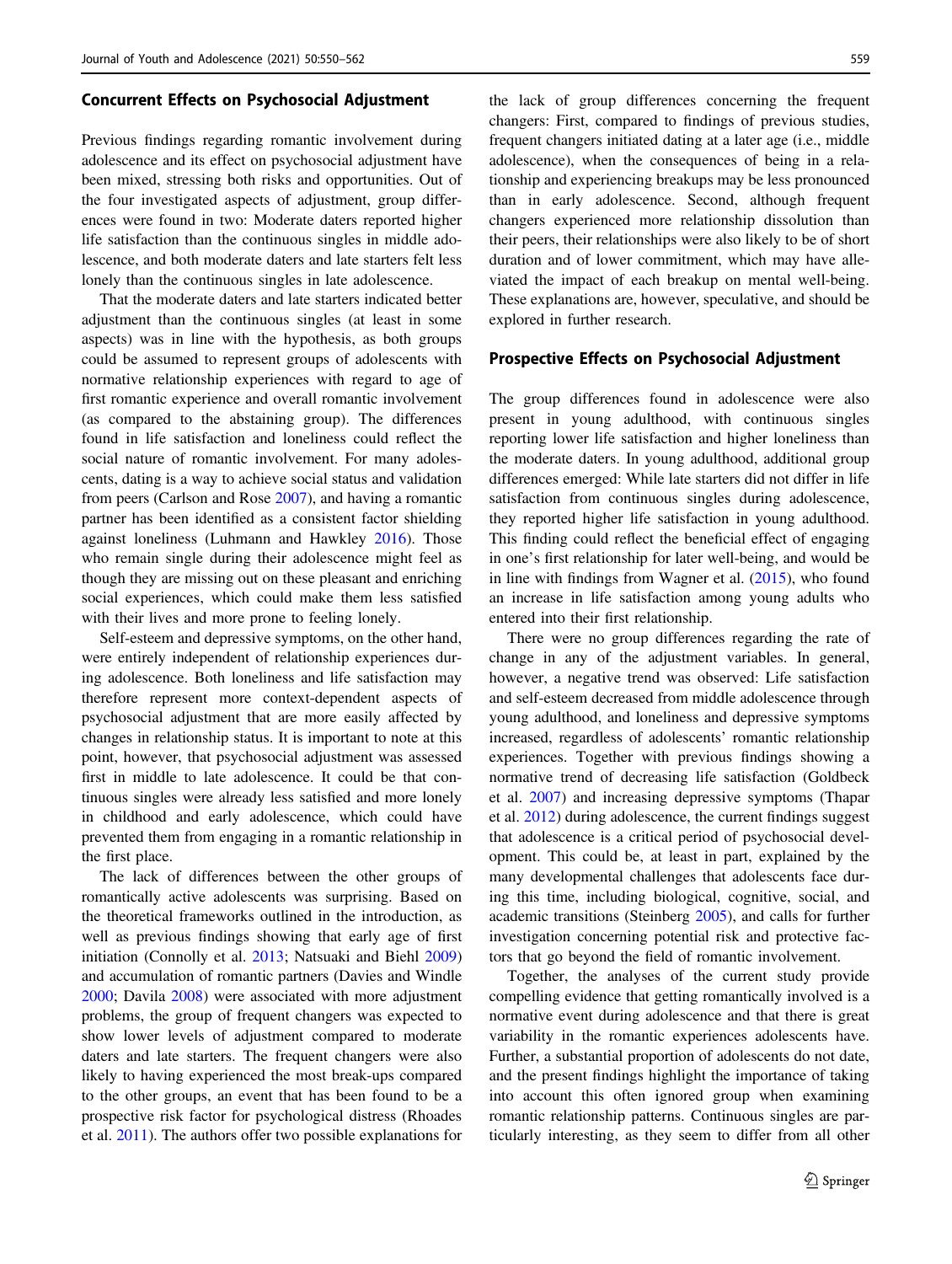560 Journal of Youth and Adolescence (2021) 50:550–562

groups with regard to some aspects of psychosocial adjustment both in adolescence and through young adulthood. It should be noted, however, that although singles indicated lower life satisfaction and more loneliness than the other groups with small to moderate differences  $(10.26) \le ds \le 10.431$ , mean values lay within a clinically unremarkable range. Nevertheless, these differences may have significant long-term consequences for well-being.

# Limitations and Future Directions

These findings should be interpreted in light of some limitations. First, although the study covered romantic relationship experiences starting at age 10, the first assessments of psychosocial adjustment took place in middle to late adolescence (age 16–19). This asynchronous design implies limits regarding causal interpretation of the results. However, the finding that late starters only differed in their life satisfaction from the continuous singles in young adulthood, not in adolescence, provides a first hint that engaging in one's first romantic relationship might bring increased life satisfaction (see also Wagner et al. [2015\)](#page-12-0). Future research should assess both romantic involvement and adjustment beginning in early adolescence to disentangle possible selection and socialization effects of romantic relationships.

Second, loneliness and life satisfaction were assessed using single-item measures and self-esteem with an abbreviated measure consisting of three items. Although these measures were shown to perform well psychometrically, and although the use of short measures is common in largescale panel studies to reduce participants' burden, abbreviated measures are probably less precise compared to fullscale multiple-item measures. Future studies should therefore replicate the current findings with multi-item measures.

Third, some of the information on romantic involvement was assessed retrospectively, as adolescents reported on both current and past relationship experiences. Although the EHC is a reliable tool to assess retrospective events that happened within the past year (Glasner and Van Der Vaart [2009](#page-11-0)), reports on more remote events (i.e., between age 10 until the first assessment point) might have been less accurate. Future studies should therefore ensure shorter intervals for retrospective reporting of romantic experiences.

Finally, psychosocial adjustment may be affected by factors related to romantic involvement such as relationship quality (Madsen and Collins [2011\)](#page-12-0) and sexual experiences (Williams et al. [2008](#page-12-0)), which were not included in the present study. Future research may benefit from exploring how relationship quality and sexual behavior are associated with level and change of adjustment from adolescence through young adulthood while controlling for age of initiation, number of partners, and total time spent in relationships.

### Conclusion

Although most people engage in dating during their adolescent years, there is high variation in when they do so and how romantically active they are. Given the centrality of romantic relationships in adolescence, understanding the significance of those different experiences for psychosocial adjustment is important. The present study covered multiple aspects of romantic experiences from early to late adolescence in a large and representative longitudinal study and connected them to both positive and negative aspects of psychosocial adjustment over a period of 10 years. The findings revealed that variability in romantic relationship experiences is the norm rather than the exception during this period: Although most adolescents started dating in middle to late adolescence and were engaged in more than one relationship, a substantial proportion did not date during their adolescence. Those continuous singles were less satisfied with their lives and felt lonelier compared to the moderate daters both during adolescence and young adulthood. Together, these findings provide a comprehensive picture about the diversity of relationship experiences during adolescence and highlight their role in the short- and long-term psychological wellbeing of youth.

Acknowledgements This paper uses data from the German Family Panel pairfam, coordinated by Josef Brüderl, Sonja Drobnič, Karsten Hank, Franz Neyer, and Sabine Walper. pairfam is funded as longterm project by the German Research Foundation (DFG).

Authors' Contributions T.G. conceived of the study, participated in its design and coordination, performed the statistical analyses, and drafted the paper; C.F. participated in the design and coordination of the study, and helped to draft the paper; F.J.N. participated in the design and coordination of the study, and helped to draft the paper. All authors read and approved the final paper.

Funding Open Access funding enabled and organized by Projekt DEAL.

Data Sharing and Declaration The datasets generated and analyzed during the current study are available in the pairfam repository at [http://www.pairfam.de/en/data/data-access/.](http://www.pairfam.de/en/data/data-access/)

### Compliance with Ethical Standards

Conflict of Interest The authors declare that they have no conflict of interest.

Ethical Approval Compliance with ethical standards for German social research and data protection laws was followed throughout data collection and preparation of pairfam (German Research Foundation, Register Number NE633/10–3).

Informed Consent Informed consent was obtained from all participants included in the study.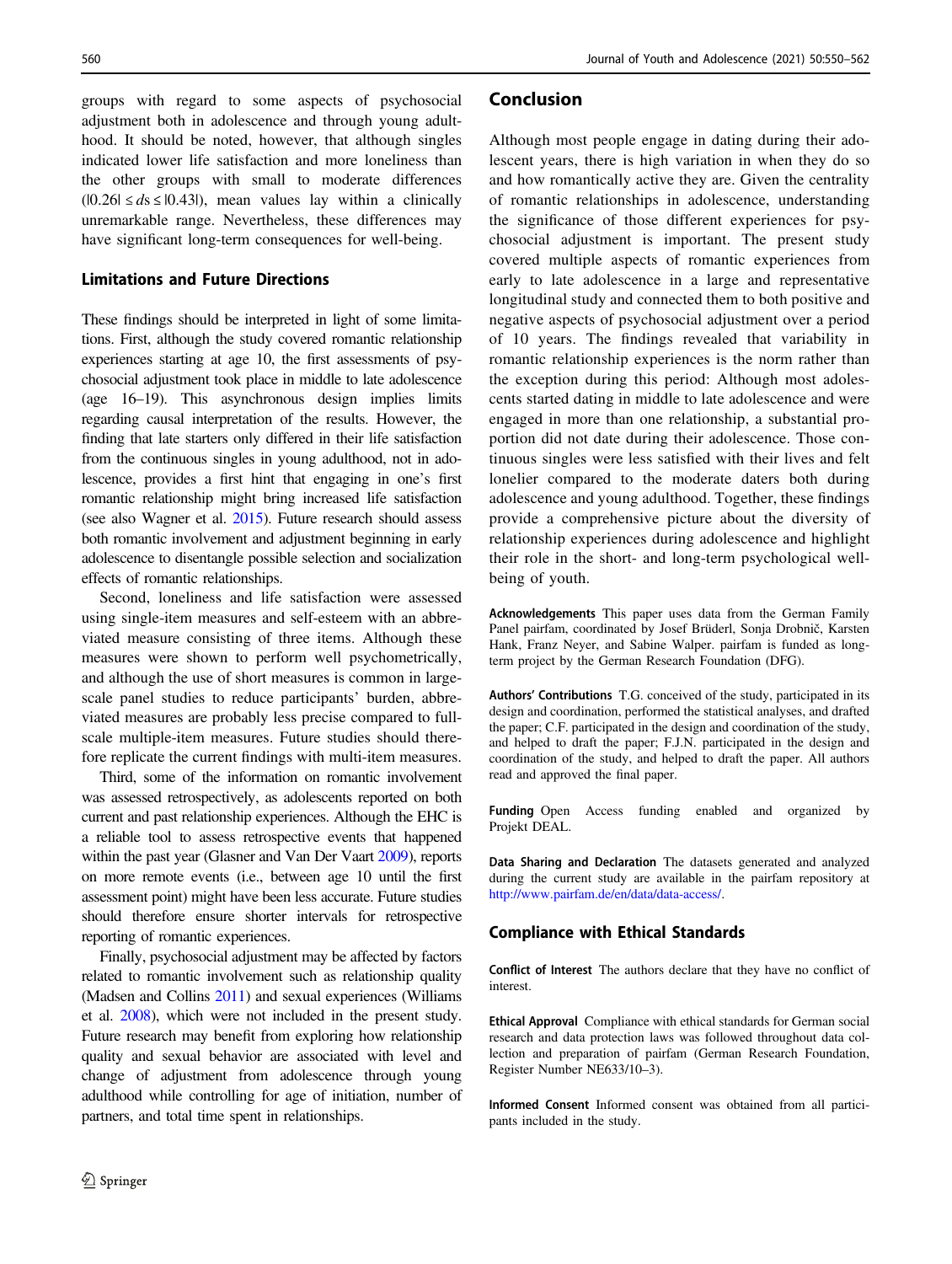<span id="page-11-0"></span>Publisher's note Springer Nature remains neutral with regard to jurisdictional claims in published maps and institutional affiliations.

Open Access This article is licensed under a Creative Commons Attribution 4.0 International License, which permits use, sharing, adaptation, distribution and reproduction in any medium or format, as long as you give appropriate credit to the original author(s) and the source, provide a link to the Creative Commons license, and indicate if changes were made. The images or other third party material in this article are included in the article's Creative Commons license, unless indicated otherwise in a credit line to the material. If material is not included in the article's Creative Commons license and your intended use is not permitted by statutory regulation or exceeds the permitted use, you will need to obtain permission directly from the copyright holder. To view a copy of this license, visit [http://creativecommons.](http://creativecommons.org/licenses/by/4.0/) [org/licenses/by/4.0/.](http://creativecommons.org/licenses/by/4.0/)

# References

- Baird, B. M., Lucas, R. E., & Donnellan, M. B. (2010). Life satisfaction across the lifespan: findings from two nationally representative panel studies. Social Indicators Research, 99, 183–203. [https://doi.org/10.1007/s11205-010-9584-9.](https://doi.org/10.1007/s11205-010-9584-9)
- Beckmeyer, J., & Malacane, M. (2018). Patterns of adolescents' romantic activities: associations with psychosocial adjustment. Journal of Child and Family Studies, 27(8), 2394–2403. [https://](https://doi.org/10.1007/s10826-018-1108-2) [doi.org/10.1007/s10826-018-1108-2.](https://doi.org/10.1007/s10826-018-1108-2)
- Belli, R. F., & Callegaro, M. (2009). The emergence of calendar interviewing: a theoretical and empirical rationale. In R. F. Belli, F. P. Stafford & D. F. Alwin (Eds), Calendar and time diary methods in life course research (pp. 31–52). Thousand Oaks: SAGE Publications Inc.
- Boisvert, S., & Poulin, F. (2016). Romantic relationship patterns from adolescence to emerging adulthood: associations with family and peer experiences in early adolescence. Journal of Youth and Adolescence, 45(5), 945–958. [https://doi.org/10.1007/s10964-](https://doi.org/10.1007/s10964-016-0435-0) [016-0435-0](https://doi.org/10.1007/s10964-016-0435-0).
- Brüderl, J., Drobnic, S., Hank, K., Nauck, B., Neyer, F. J., Walper, S., … Wilhelm, B. (2019). The German Family Panel (pairfam). GESIS Data Archive, Cologne, ZA5678 Data file Version 10.0.0. [https://doi.org/10.4232/pairfam.5678.10.0.0.](https://doi.org/10.4232/pairfam.5678.10.0.0)
- Carlson, W., & Rose, A. J. (2007). The role of reciprocity in romantic relationships in middle childhood and early adolescence. Merrill-Palmer Quarterly, 53(2), 262–290. [https://doi.org/10.1353/mpq.](https://doi.org/10.1353/mpq.2007.0008) [2007.0008](https://doi.org/10.1353/mpq.2007.0008).
- Cheung, F., & Lucas, R. E. (2014). Assessing the validity of singleitem life satisfaction measures: results from three large samples. Quality of Life Research, 23, 2809–2818. [https://doi.org/10.1007/](https://doi.org/10.1007/s11136-014-0726-4) [s11136-014-0726-4.](https://doi.org/10.1007/s11136-014-0726-4)
- Ciairano, S., Bonino, S., Kliewer, W., Miceli, R., & Jackson, S. (2006). Dating, sexual activity, and well-being in Italian adolescents. Journal of Clinical Child and Adolescent Psychology, 35 (2), 275–282. [https://doi.org/10.1207/s15374424jccp3502\\_11](https://doi.org/10.1207/s15374424jccp3502_11).
- Collins, W. A., Welsh, D. P., & Furman, W. (2009). Adolescent romantic relationships. Annual Review of Psychology, 60(1), 631–652. [https://](https://doi.org/10.1146/annurev.psych.60.110707.163459) [doi.org/10.1146/annurev.psych.60.110707.163459.](https://doi.org/10.1146/annurev.psych.60.110707.163459)
- Connolly, J., Nguyen, H. N., Pepler, D., Craig, W., & Jiang, D. (2013). Developmental trajectories of romantic stages and associations with problem behaviours during adolescence. Journal of Adolescence, 36 (6), 1013–1024. <https://doi.org/10.1016/j.adolescence.2013.08.006>.
- Davies, P. T., & Windle, M. (2000). Middle adolescents' dating pathways and psychosocial adjustment. Merrill-Palmer Quarterly, 46(1), 90–118.
- Davila, J. (2008). Depressive symptoms and adolescent romance: theory, research, and implications. Child Development Perspectives, 2 (1), 26–31. [https://doi.org/10.1111/j.1750-8606.2008.00037.x.](https://doi.org/10.1111/j.1750-8606.2008.00037.x)
- de Jong Gierveld, J. (1998). A review of loneliness: concept and definitions, determinants and consequences. Reviews in Clinical Gerontology, 8, 73–80. <https://doi.org/10.1017/S0959259898008090>.
- Diener, E., Suh, E. M., Lucas, R. E., & Smith, H. L. (1999). Subjective well-being: three decades of progress. Psychological Bulletin, 125(2), 276–302. <https://doi.org/10.1037/0033-2909.125.2.276>.
- Elder, G. H., Johnson, M. K., & Crosnoe, R. (2003). The emergence and development of life course theory. In J. T. Mortimer & M. J. Shanahan (Eds), Handbook of the life course (pp. 3–19). New York, NY: Kluwer Academic/Plenum.
- Enders, C. K. (2010). Applied missing data analysis. New York, NY: Guilford Press.
- Erikson, E. (1968). Identity: Youth and crisis. New York, NY: W. W. Norton & company.
- Furman, W., & Shaffer, L. (2003). The role of romantic relationships in adolescent development. In P. Florsheim (Ed.), Adolescent romantic relations and sexual behavior: Theory, research, and practical implications (pp. 3–22). Mahwah, NJ: Erlbaum.
- Geiser, C. (2010). Datenanalyse mit Mplus. [Data analysis with mplus]. Wiesbaden, Germany: VS Verlag.
- Glasner, T., & Van Der Vaart, W. (2009). Applications of calendar instruments in social surveys: a review. Qual Quant, 43, 333–349. [https://doi.org/10.1007/s11135-007-9129-8.](https://doi.org/10.1007/s11135-007-9129-8)
- Goldbeck, L., Schmitz, T. G., Besier, T., Herschbach, P., & Henrich, G. (2007). Life satisfaction decreases during adolescence. Quality of Life Research, 16, 969–979. [https://doi.org/10.1007/s11136-](https://doi.org/10.1007/s11136-007-9205-5) [007-9205-5](https://doi.org/10.1007/s11136-007-9205-5).
- Grimm, K. J., Ram, N., & Estabrook, R. (2017). Growth modeling: structural equation and multilevel modeling approaches. New York, NY: The Guilford Press.
- Huinink, J., Brüderl, J., Nauck, B., Walper, S., Castiglioni, L., & Feldhaus, M. (2011). Panel analysis of intimate relationships and family dynamics (pairfam): conceptual framework and design. Journal of Family Research, 23(1), 77–101.
- Johnson, D. R., & Young, R. (2011). Toward best practices in analyzing datasets with missing data: comparisons and recommendations. Journal of Marriage and Family, 73(5), 926-945. [https://](https://doi.org/10.1111/j.1741-3737.2011.00861.x) [doi.org/10.1111/j.1741-3737.2011.00861.x](https://doi.org/10.1111/j.1741-3737.2011.00861.x).
- Johnson, M. D., Galambos, N. L., Finn, C., Neyer, F. J., & Horne, R. M. (2017). Pathways between self-esteem and depression in couples. Developmental Psychology, 53(4), 787-799. [https://doi.](https://doi.org/10.1037/dev0000276) [org/10.1037/dev0000276](https://doi.org/10.1037/dev0000276).
- La Greca, A. M., & Harrison, H. M. (2005). Adolescent peer relations, friendships, and romantic relationships: do they predict social anxiety and depression? Journal of Clinical Child and Adolescent Psychology, 34(1), 49–61. [https://doi.org/10.1207/s15374424jccp3401\\_5.](https://doi.org/10.1207/s15374424jccp3401_5)
- Lehnart, J., Neyer, F. J., & Eccles, J. (2010). Long-term effects of social investment: the case of partnering in young adulthood. Journal of Personality, 78(2), 639–670. [https://doi.org/10.1111/j.](https://doi.org/10.1111/j.1467-6494.2010.00629.x) [1467-6494.2010.00629.x](https://doi.org/10.1111/j.1467-6494.2010.00629.x).
- Longmore, M. A., Manning, W. D., Copp, J. E., & Giordano, P. C. (2016). A prospective study of adolescents' sexual partnerships on emerging adults' relationship satisfaction and intimate partner aggression. Emerging Adulthood, 4(6), 403–416. [https://doi.org/](https://doi.org/10.1177/2167696816631098) [10.1177/2167696816631098.](https://doi.org/10.1177/2167696816631098)
- Lucas, R. E., & Donnellan, M. B. (2012). Estimating the reliability of single-item life satisfaction measures: Results from four national panel studies. Social Indicators Research, 105(3), 323–331. [https://doi.org/10.1007/s11205-011-9783-z.](https://doi.org/10.1007/s11205-011-9783-z)
- Luhmann, M., & Hawkley, L. C. (2016). Age differences in loneliness from late adolescence to oldest old age. Developmental Psychology, 52(6), 943–959. [https://doi.org/10.1037/dev0000117.supp.](https://doi.org/10.1037/dev0000117.supp)